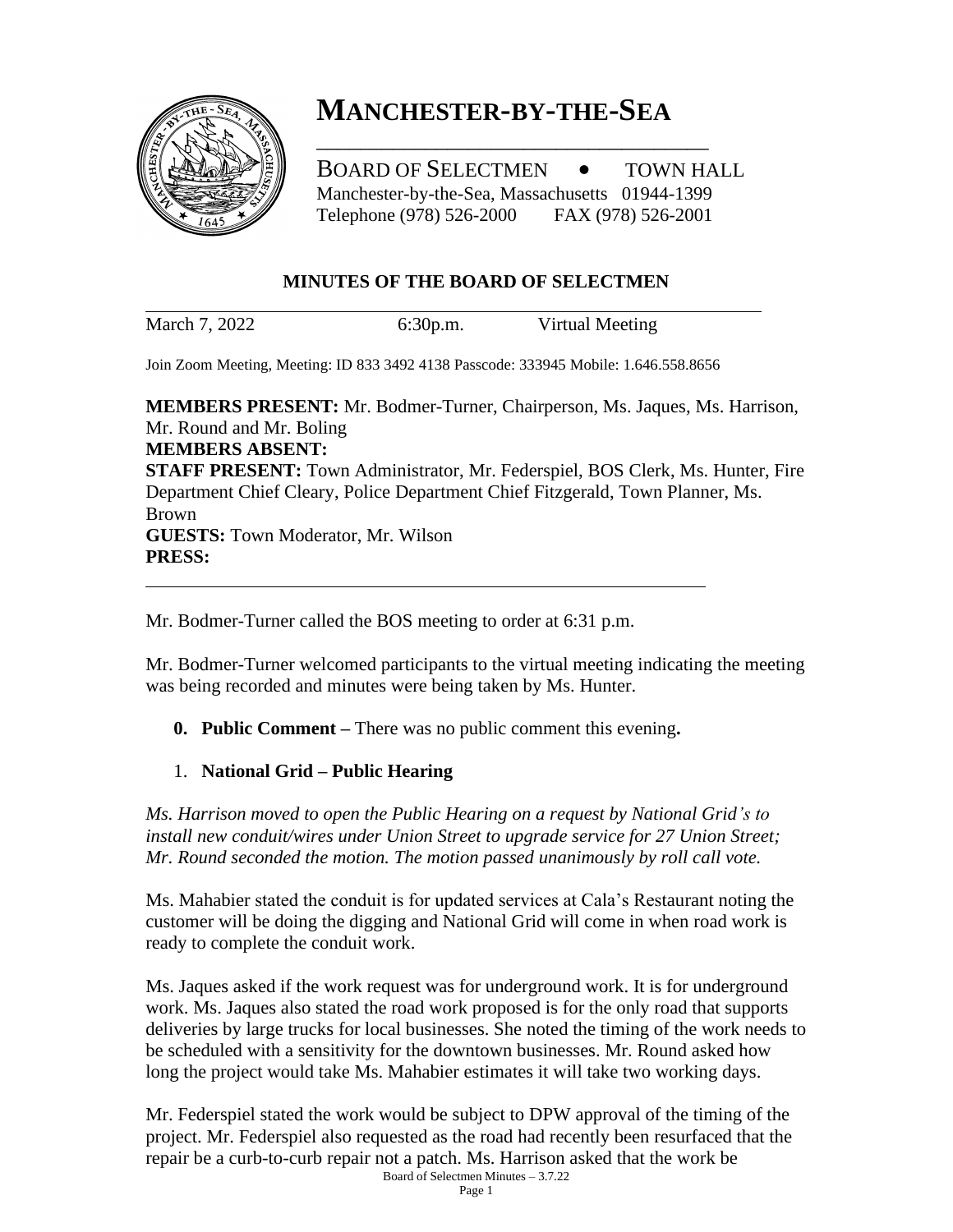completed between 5:00 p.m. and 10:00 p.m. Mr. Federspiel stated Mr. Dam will finalize the details with the contractor.

*Ms. Jaques moved to close the Public Hearing. Ms. Harrison seconded the motion. The motion passed unanimously.*

*Mr. Bodmer-Turner moved to approve National Grid's request to install 2–3-inch conduits encased in concrete for the property at 27 Union Street, according to submitted plan and with notification to DPW around street opening; Ms. Harrison seconded the motion The motion passed unanimously by roll call vote.*

# *2.* **Open Space and Recreation Plan Presentation**

# [Manchester OSRP BOS Review](https://mapc365-my.sharepoint.com/:f:/g/personal/clewis_mapc_org/EhkIr5y9SqhPm7W17YWBtXEBhNHTvJlpk6se8nCpOtqZIQ?e=bpEyVc)

Information on the Open Space and Recreation Plan as presented was not fully complete. The Board requested completed information be presented at a subsequent meeting for a vote of approval by the Board.

# 3. **FY23 Budget**

a) Personnel Requests

Mr. Bodmer-Turner summarized the status of personnel requests for the FY23 budget, stating at the last Finance Committee meeting, members were leaning toward approving the funds to backfill the injured Police Officer vacancy, not fund a new Health Agent (Finance Committee feels regional solutions should be pursued) and add a second floater to the Fire Department but not approve going froward with the SAFER grant to hire additional Fire Fighters to get to four on a shift.

Mr. Federspiel stated Chief Fitzgerald has requested that the Town backfill the vacancy caused by the long-standing injured Officer on-duty case. Given the changes Police Reform will cause with reserves, the Finance Committee is inclined to agree with this request. The need is speculative at this point though it is reasonable to assume that the Town will start losing reserve offices given the new requirement that Officers be fulltime academy trained. The Police Department budget will require an additional \$70,000 for this new hire.

Fire Chief Cleary seeks to add staff as well. He advocates for having four on duty each shift. The Town currently has three Fire Fighter on duty with one floater who fills in for Fire Fighters out sick or on vacation. Adding three new hires and moving the floater to a regular shift would give four on each shift. Providing for 4 Fire Fighters on 40% of the time.

As Mr. Federspiel wrote in his recent *Cricket* article, the choices around staffing in the Fire Department comes down to desired service levels. The Chief will contend that minute's count in a structure fire and waiting for mutual aid could make the difference between saving a structure or not. Fortunately, we have very few large structure fires. Back-to-back calls happen 4-6 times a months. Our ambulance service is at a premium level. Most towns our size do not offer town ALS ambulance service. And while call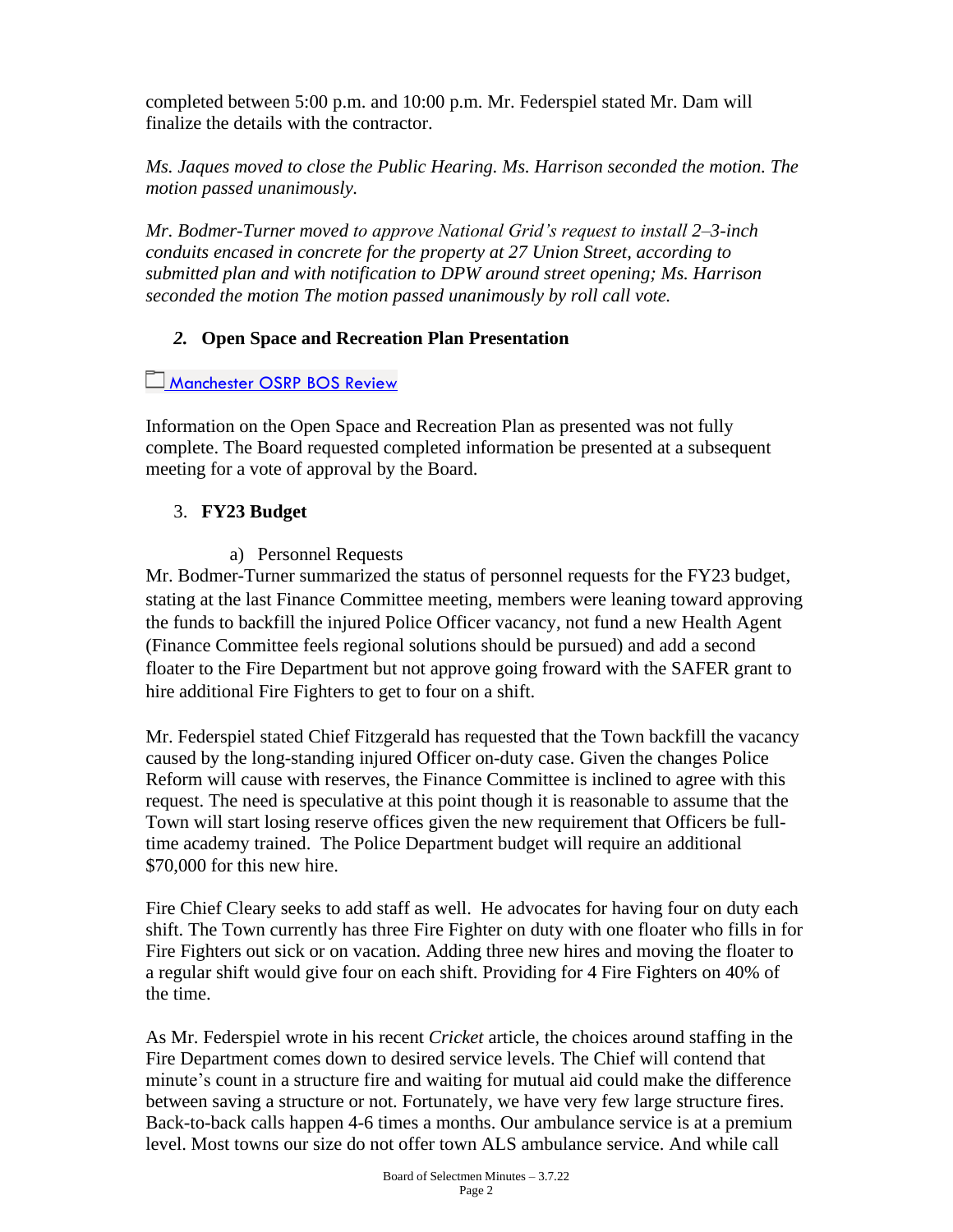Fire Fighters are dwindling most everywhere, most communities under 6,000 do not have 16 career Fire Fighters. However, residents seem focused on having a high level of public safety service and may support increasing the staff of the Fire Department. The Board could present a stand-alone article separate from the operating budget requesting voter approval for the additional hires through the Federal (FEMA) SAFER Grant Program with the understanding that taxpayers will be responsible for the additional costs after 3 years.

The Town has a strong possibility of securing a SAFER grant to pay 100% of the cost of new Fire Fighters for the first three years. After year three the Town is responsible for 100% of the new costs. If the Town decides to go with the Regional Dispatch Service, the savings realized will cover most costs for four new Fire Fighters.

The Board of Health is seeking to establish the position of Health Agent, a position that most communities have. In the past, Manchester had a Health Agent either on its own or shared with Essex. Currently, we have a 26 hour a week Administrator, a 10 hour a week Nurse and contracts for Title 5 septic work and inspections (food, housing) but no Health Agent.

During Covid the Town used over \$61K in grant funds to expand the hours of the Administrator and Nurse to address the needs of the pandemic. Going forward the Town can use ARPA (American Rescue Plan Act) funds for four years to pay for the added expenses of a Health Agent. After that the expense will need to be covered by the general fund. The Town could gradually ease off ARPA funds to avoid a jump in general fund use in four years.

While the pandemic will end, the Town will be dealing with COVID as an endemic disease. And COVID has exposed the underfunding of our Public Health System overall. The State has allocated \$200M in new funding for Public Health needs. These funds will go toward improving training and certifications needed for Public Health personnel as well as encouraging regional approaches to delivering Public Health services. The BOH favors hiring a part-time agent and lower slightly the cost of contracted services (unless the part-time agent can handle Title V work in which case contracted services can be further reduced). An additional \$48K is requested.

Mr. Bodmer-Turner asked if Board members had additional questions. Ms. Harrison, Ms. Jaques, and Mr. Boling did not have additional questions. Mr. Round stated he had two questions. The first around simultaneous calls asking if the majority of simultaneous calls were EMS calls. Chief Cleary confirmed that was correct. Mr. Round asked how two EMS calls were managed. Chief Cleary replied one call was managed by two Fire Fighters with transport to the hospital. The second call was managed by one Fire Fighter who provided care and waited for transport to the hospital from a mutual aid ambulance. Ideally the Chief would like to have 4 personnel available with a second ambulance to transport and subsequently bill for the service.

Mr. Bodmer-Turner asked how the Board was leaning with regard to the Police Chief's request. Ms. Harrison, Mr. Jaques, Mr. Boling, and Mr. Round were in favor of the request.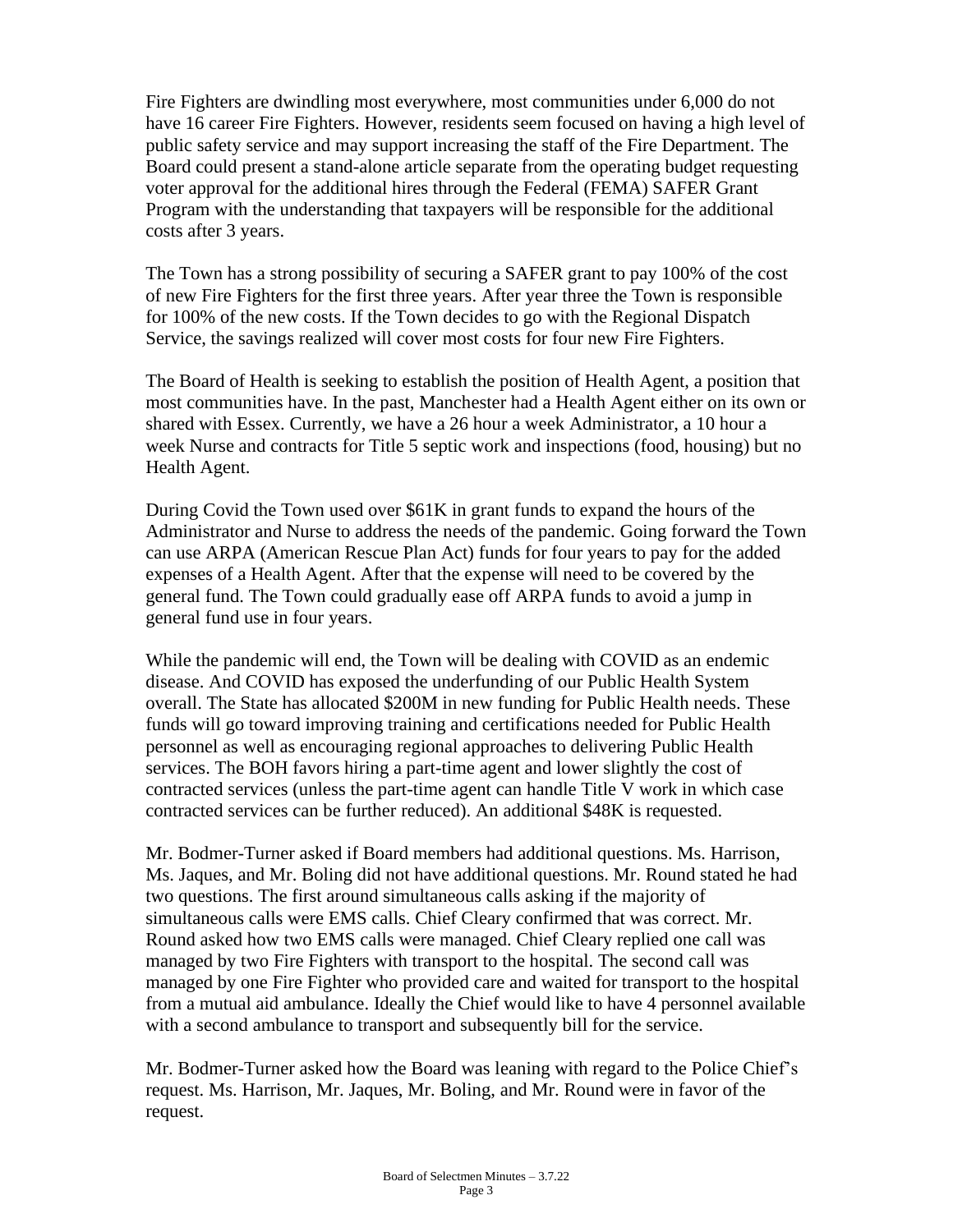Ms. Jaques asked the Police Chief to verify the cost of sending a Reserve Officer to the Academy. The Chief replied 26 weeks, \$40K plus full time salary. Additional information was requested around the minimum number of hours to qualify. Chief Fitzgerald replied 2,400 active-duty hours and Dispatch duty does not count as activeduty. Mr. Bodmer-Turner concluded in general the Board supports the position in the Police Department. Mr. Federspiel added this is not an additional position this is a replacement for the injured officer.

Chief Cleary clarified his request for additional Fire Fighters stating he would like to get to 4 Fire Fighters on all shifts allowing him to assure 2-in 2-out in the event of fire and meet OSHA requirements. And to run two ambulances in the event of simultaneous calls. Ms. Jaques asked if OSHA requirements applied equally to Towns/cities regardless of the size. Chief Cleary stated the requirements apply to all Fire Departments.

Mr. Bodmer-Turner stated the question moving forward is the Board in favor of accepting the Safer Grant if awarded.

Mr. Round stated he would be in favor of adding three Fire Fighters if Dispatch moves. Mr. Boling asked the Chief if it is stipulated in the Safer Grant that employment is guaranteed past three years. The Chief replied it is not. Mr. Boling stated the worse possible case is, it is not feasible in year four to continue. While in the intervening three years the Town has the benefit of three Fire Fighters. Mr. Boling believes it is reasonable to accept the grant but there is no way the Board can commit beyond three years. Ms. Harrison agreed with Mr. Boling and suggested the Finance Committee provide additional funding over the three years to provide a slope not a cliff at the end of year three.

Ms. Mellish indicated the Finance Committee will address the BOH request for a Health Agent at their next meeting on March 24, 2022. (subsequently rescheduled to March 17/) The BOS will discuss following the Finance Committee meeting.

b) Planning Board Legal Services Request

Legal services for all Committees, Boards and Departments are managed under the Board of Selectmen with requests forwarded to the Town Administrator. The Planning Board is requesting a Legal Services line item. The Town Planner has a small Professional Services account that the Planning Board has used for Legal Services. Mr. Federspiel believes it is best to have one manager for Legal Services. When the Planning Board or other Boards or Committees has requested legal advice the Town Administrator has forwarded the request to Town Counsel. Mr. Federspiel is not opposed to allocating funds to the Planning Board. However, he believes Legal Service requests should go through the Town Administrator.

The Board briefly discussed the request. Mr. Bodmer-Turner suggested holding further discussion for the BOS Policy review.

# **4. Warrant Article Discussion for Annual Town Meeting**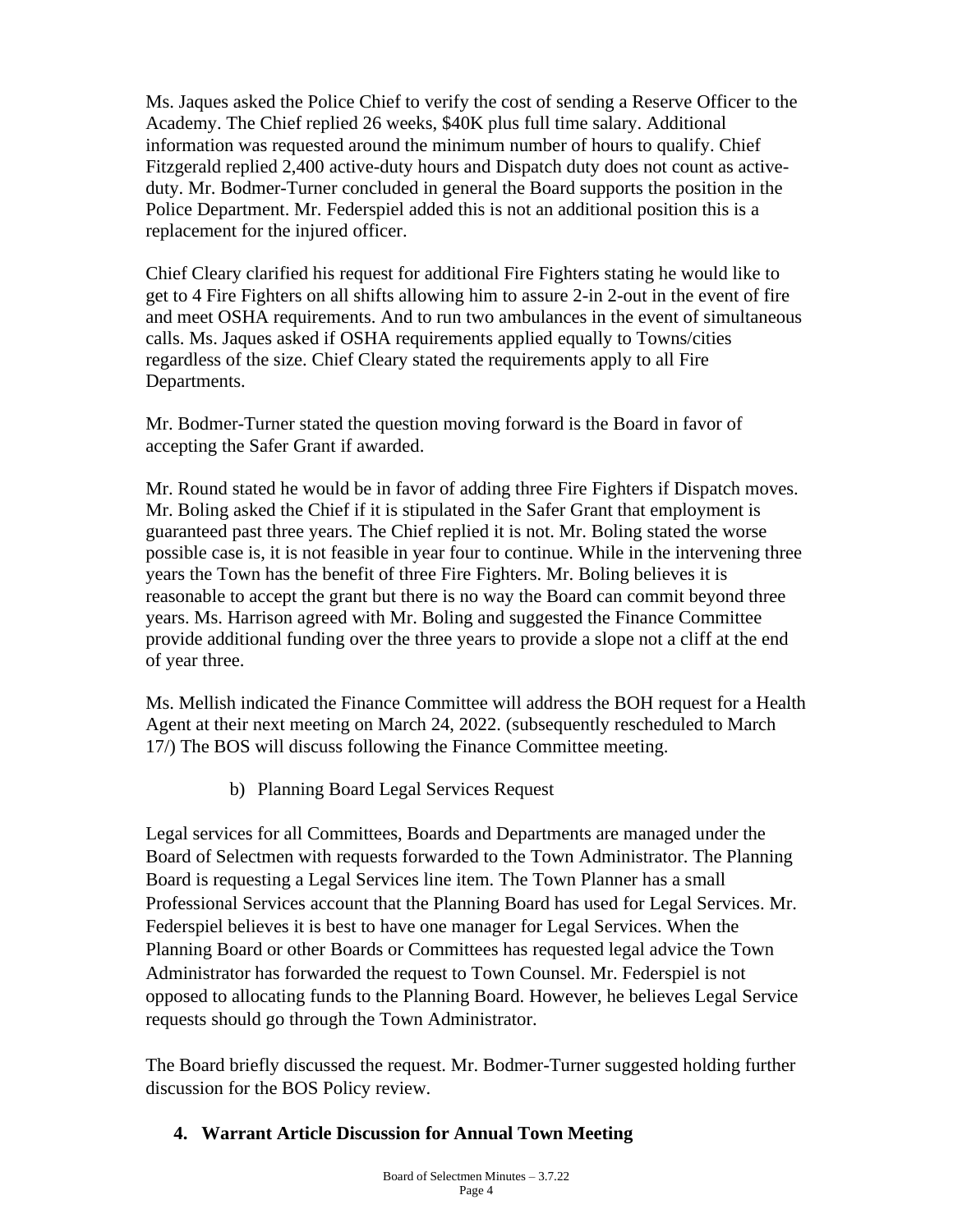Mr. Federspiel stated there are currently four Articles proposed for Annual Town Meeting:

- 1) Sprinklers in Buildings Boarding Houses, Multi-Family Units, and other buildings
- 2) Local option for a Room Tax on short-term rentals allowed by the State
- 3) Changing the name of the Board of Selectmen to Select Board
- 4) Zoning By-Law change to allow CST to move forward with permitting process

Mr. Wilson stated he had previously stated that he may not propose a Consent Calendar, but he believes it would be beneficial to get 6 to 7 Articles included in a Consent Calendar. Mr. Bodmer-Turner asked which Articles Mr. Wilson would include, Mr. Wilson stated he does not have a list but suggested accepting Town reports, setting salaries to zero, revolving fund for Parks & Recreation and others.

Mr. Federspiel clarified he is interested in the Board's opinion on which Articles they would like to see included in April ATM as he is preparing a draft Warrant and would like it to be accurate. Ms. Harrison mentioned the Planning Board moving from an elected Board of seven to an appointed Board of five and the BOH moving from an appointed Board to an elected Board. Mr. Wilson indicated the BOH has an alternative solution and may not be making that request.

Ms. Harrison stated changing the name from BOS to Select Board is not time critical, however, she disagrees with the change and will vote against it and may campaign against the change. Mr. Bodmer-Turner stated he had previously proposed the change indicating that 70% of the State BOS have made the change including the MA Association of Select Boards.

Mr. Round believes the Sprinkler requirement has not been fully vetted and needs to be fully explained to the voters. Mr. Wilson agreed with Mr. Round indicating the subject might generate a lot of discussion and it would be better to postpone to June Special Meeting to allow for time to fully explain the Article.

# **5. Administrative Matters**

# **a. Schedule Special Town Meeting**

*Ms. Harrison moved to hold Special Town Meeting on Saturday, June 11, 2022 at 1:00 p.m.; Ms. Jaques seconded the motion. The motion passed unanimously by roll call vote.* 

*Mr. Boling moved in the event of rain and the meeting needs to be held inside to hold the Special Town Meeting on June 14, 2022 at 6:00 p.m.; Ms. Jaques seconded the motion. The motion passed unanimously by roll call vote.* 

**b. MBTA Communities & Transit Oriented Development Public Forum** Public Hearing is scheduled for March 22, 2022 at 7:00 p.m.

# **c. Update on 40B Legal Services**

Ms. Mellish, ZBA Chair is currently working with Attorney Pucci, and following a coordination meeting there has been a high degree of communication and representation during the ZBA Hearings.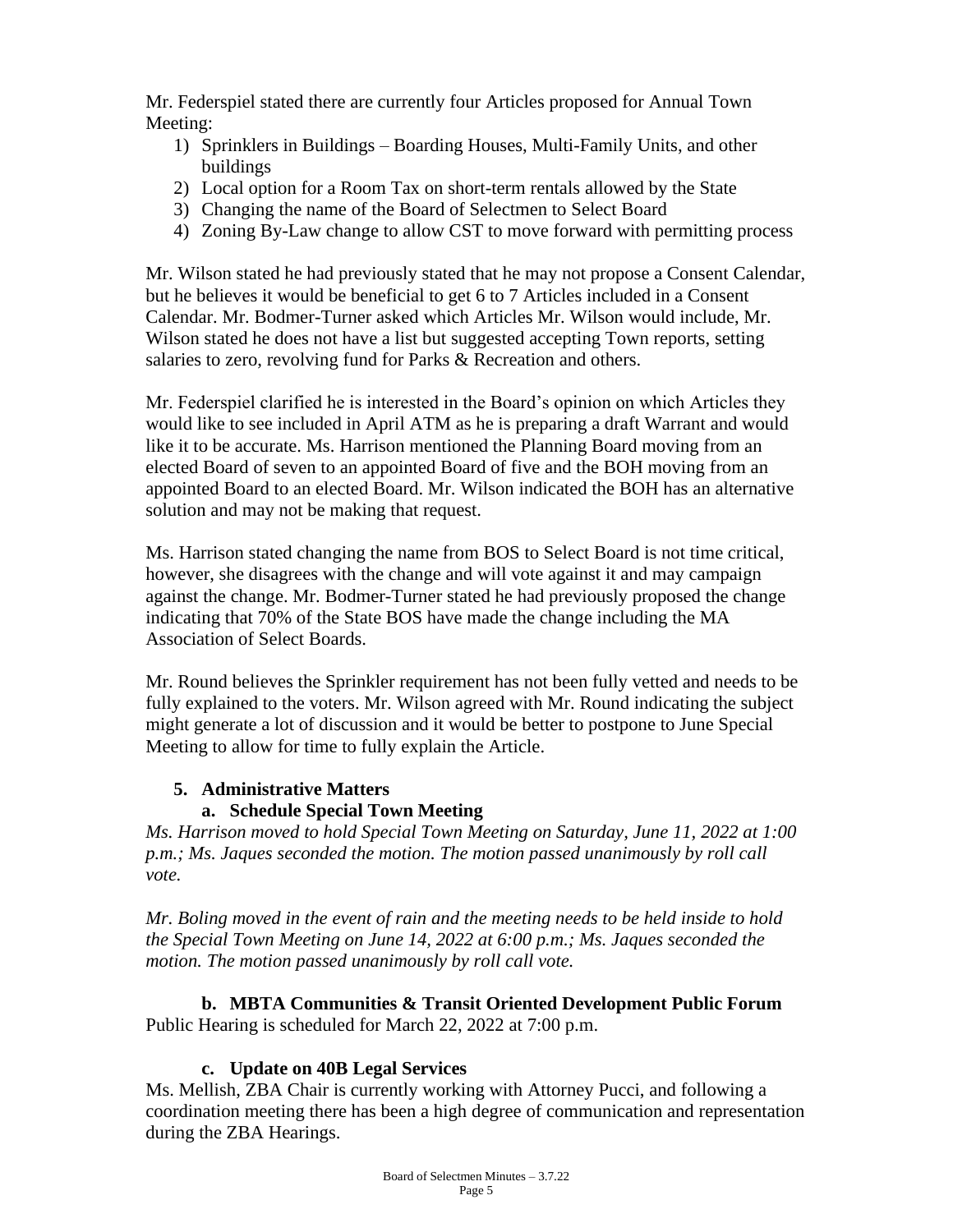# **6. Update BOS Policies**

The Board continued their discussion and editing of BOS Policies. Edits and Policies are contained in the PDF below.



# **a. Policy on Erasing Tapes (1st Reading)**

*Mr. Boling moved to approve the first reading of the Policy on Erasing Tapes; Ms. Jaques seconded the motion. The motion passed unanimously by roll call vote.*

# **b. Policy on Policies (2nd Reading)**

*Ms. Jaques moved to approve the second reading of the Policy on Policies; Mr. Boling seconded the motion. The motion passed unanimously by roll call vote.*

Ms. Jaques asked about changing the name from BOS to Select Board. Mr. Boling indicated the State had ruled earlier when BOS were moving to Select Board that existing legal documents with BOS did not need to be changed to reflect the new name.

# **c. Policy on Use of Town Counsel (1st Reading)**

*Mr. Boling moved the Policy on Use of Town Counsel to a second reading; Ms. Jaques seconded the motion. The motion passed unanimously by roll call vote.* 

*Mr. Boling moved the Board of Selectmen give temporary approval for the Zoning Board of Appeals and Planning Board to have use of Town Counsel effective immediately and ending after the adoption of the policy following the second reading, Ms. Jaques seconded the motion. The motion passed unanimously by roll call vote.* 

# **d. Policy on Meetings of the BOS (1st Reading)**

*Mr. Boling moved the Policy on Meetings of the BOS to a second reading as amended. Ms. Jaques seconded the motion. The motion passed unanimously by roll call vote.*

# **e. Policy on Use of Town Hall (1st Reading)**

*Mr. Boling moved the Policy on Use of Town Hall as amended. Ms. Jaques seconded the motion. The motion passed unanimously.*

# **7. Consent Agenda**

- **a) Change of Manager: Manchester Bath & Tennis Club, Inc**
- **b) Common Victuallers Licenses, Allies Beach St. Café, and American Legion Post 113**
- **c) BOS Meeting Minutes – 2/22/22**

Ms. Jaques requested the Change of Manager be for the Manchester Bath & Tennis Club, Inc. be removed from the Consent Agenda.

*Mr. Round moved to approve the Consent Agenda; Ms. Harrison seconded the motion. The motion passed unanimously by roll call vote.*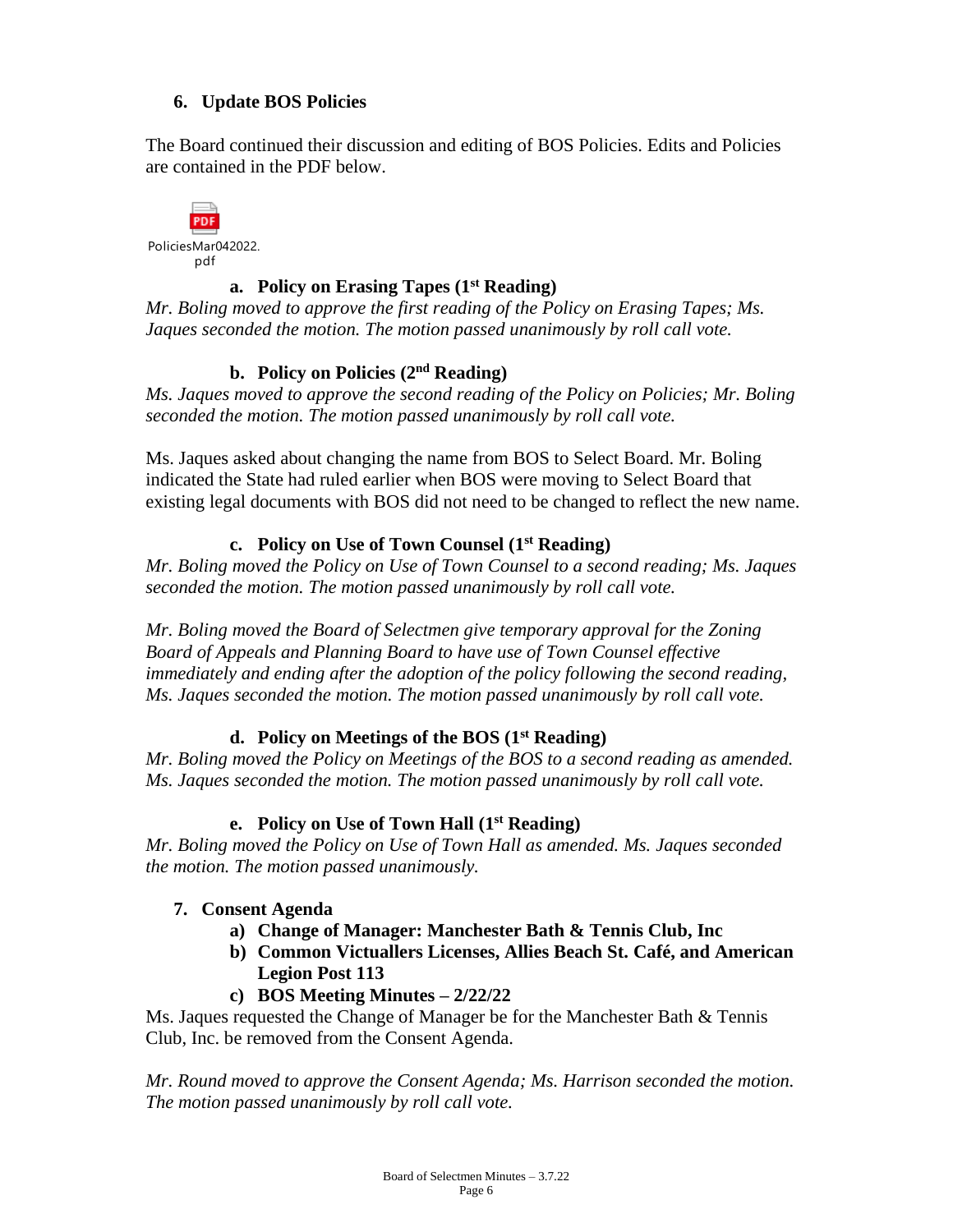The new manager for Manchester Bath & Tennis Club, Inc. will correct her application and resubmit for the Board.

#### **8. Town Administrator's Report:**

#### **a. Cape Ann Voices, Climate Solutions Project**

Voices for Climate Action/Climate Solutions: Two regional efforts are underway aimed at advancing work to make Cape Ann more resilient to the impact climate change is bringing. The Voices project consists of two parts – one-on-one interviews with residents and a more formal ethnographic study. Both aim to capture what Cape Ann residents cherish about their home communities with an eye toward protecting these cherished attributes in the face of the challenges climate change is bringing. We have a handful of volunteers interviewing fellow residents (see the attached packet) and hope to involve students as well. BOS involvement either as someone being interviewed or being an interviewer is welcomed.

The second element of the Project involves Harvard's Graduate School of Design. A simulation of what a Category 3 hurricane will likely do to Cape Ann is being developed and will be available on-line. The graphic portrayal is sobering. The research team next turns its attention to measures we can take to better prepare ourselves for future big storms. These measures will be prototypes that will have applicability in many different locations throughout the region.

#### **b. 34 Tappan Street, Consideration for Senior Center**

The old grain storage building near the corner of Tappan and Sea Streets has the potential to serve as a Senior/Community Center. Like the Cornerstone Church building, the main building here is extremely well built with massive timbers. The post and beam construction makes it relatively easy to transform the interior into a new use. Todd Waller, the current owner, is willing to consider either an outright sale of the property to the Town or an arrangement where he renovates to our needs under a lease to own arrangement. The land abuts the RR tracks and there could be access off the commuter parking area. Both Ms. Hammond and I feel there is potential here that is worth exploring. The Selectmen agreed the site was worth pursuing as a possibility.

**9. Other Matters, As May Have Not Been Reasonably Anticipated by the Chair –** There were no additional matters to discuss this evening.

*Ms. Jaques moved to adjourn the meeting; Ms. Harrison seconded the motion. The motion passed unanimously by roll call vote.*

#### **Meeting Materials:**

National Grid Proposal Open Space and Recreation Plan Budget Requests – Personnel and Planning Board Legal Services ATM Warrant Articles BOS Policies Consent Agenda – as listed Town Administrator's Report